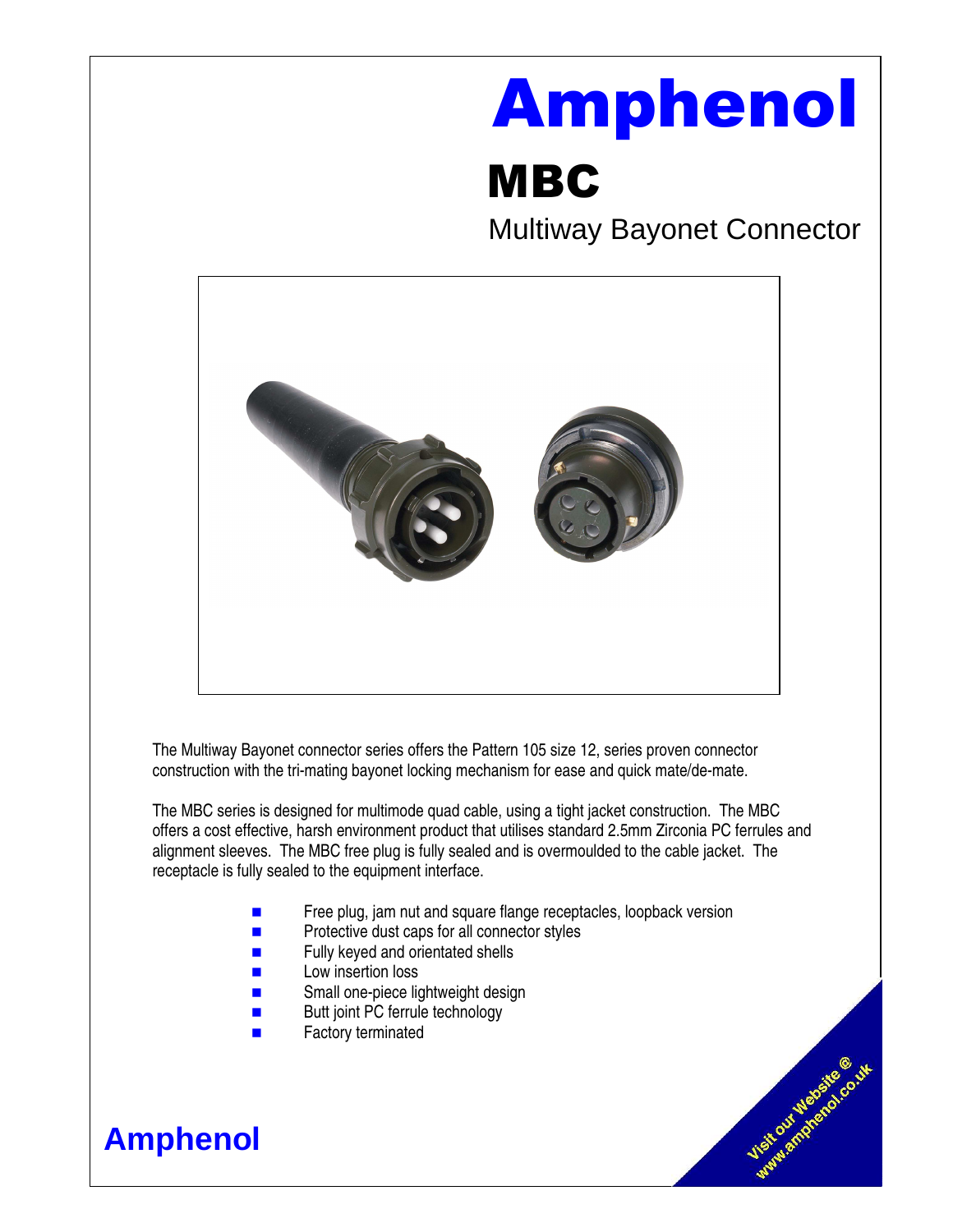

#### **MBC Jam Nut Receptacle**

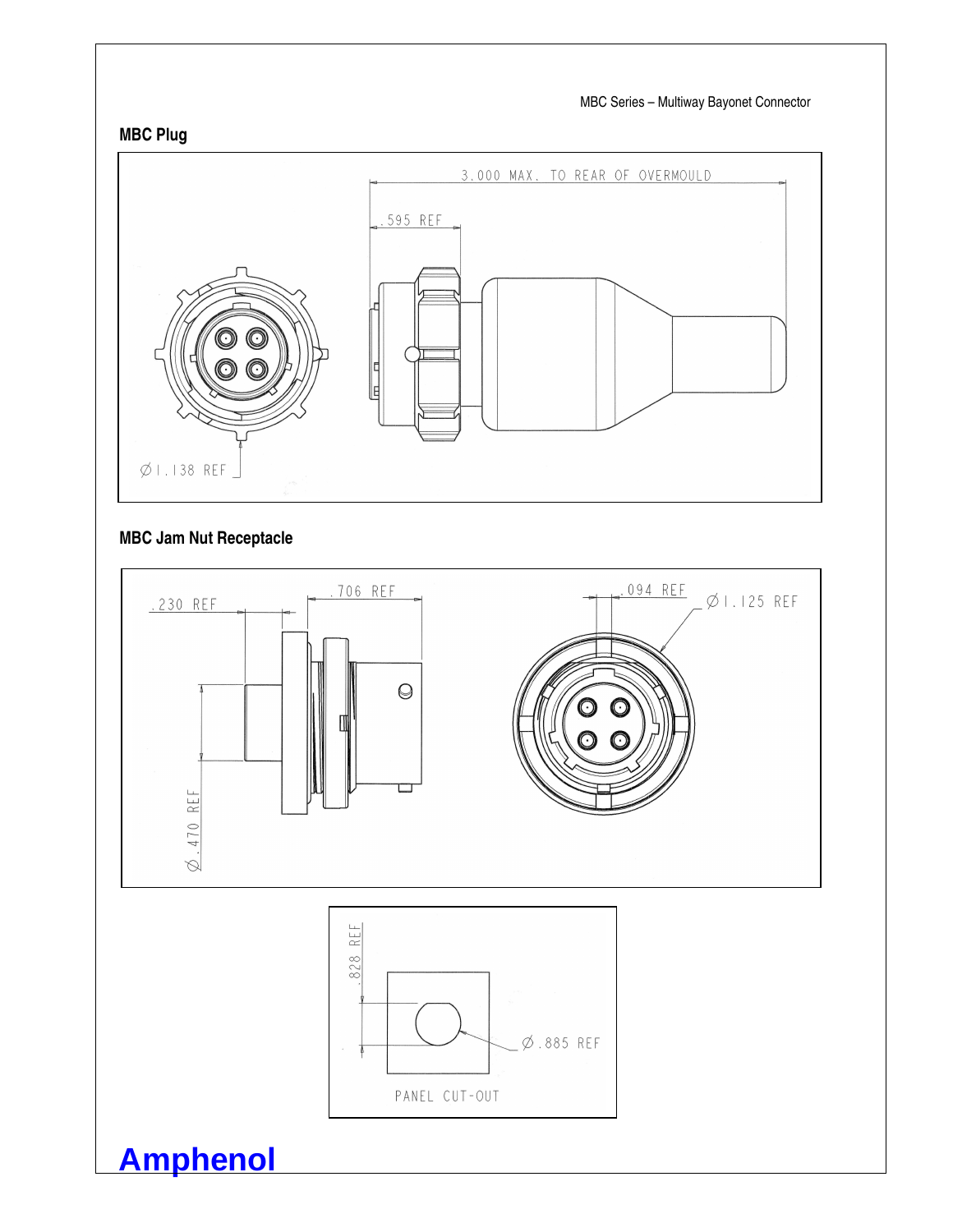MBC Series – Miniature Bayonet Connector

#### **Performance**

| <b>Optical</b>      |                                                |
|---------------------|------------------------------------------------|
| Attenuation         | Typically 0.4dB with $62.5/125 \mu m$ cable    |
| <b>Durability</b>   | >500 matings                                   |
| <b>Fibre Types</b>  | 62.5/125<br>50/125                             |
| Cable Types         | 014 - 50/125 or 62.5/125 5.5mm OD Tactical     |
|                     | 011 - 50/125 or 62.5/125 < 3.0mm OD Ruggedised |
| <b>Orientations</b> | N, A, B                                        |

| <b>Environmental</b> |                                                                               |
|----------------------|-------------------------------------------------------------------------------|
| Temperature Range    | $-55^{\circ}$ C to $+125^{\circ}$ C                                           |
| <b>Materials</b>     | Aluminium Alloy, Zinc Cobalt Olive Drab or Zinc Cobalt<br><b>Black finish</b> |
|                      | Brass with Nickel plated finish                                               |

#### **Dust Cap**

**Amphenol**

Rubber Moulded Dust Cap and Nylon Cord - Part No. 62-5323-003-100